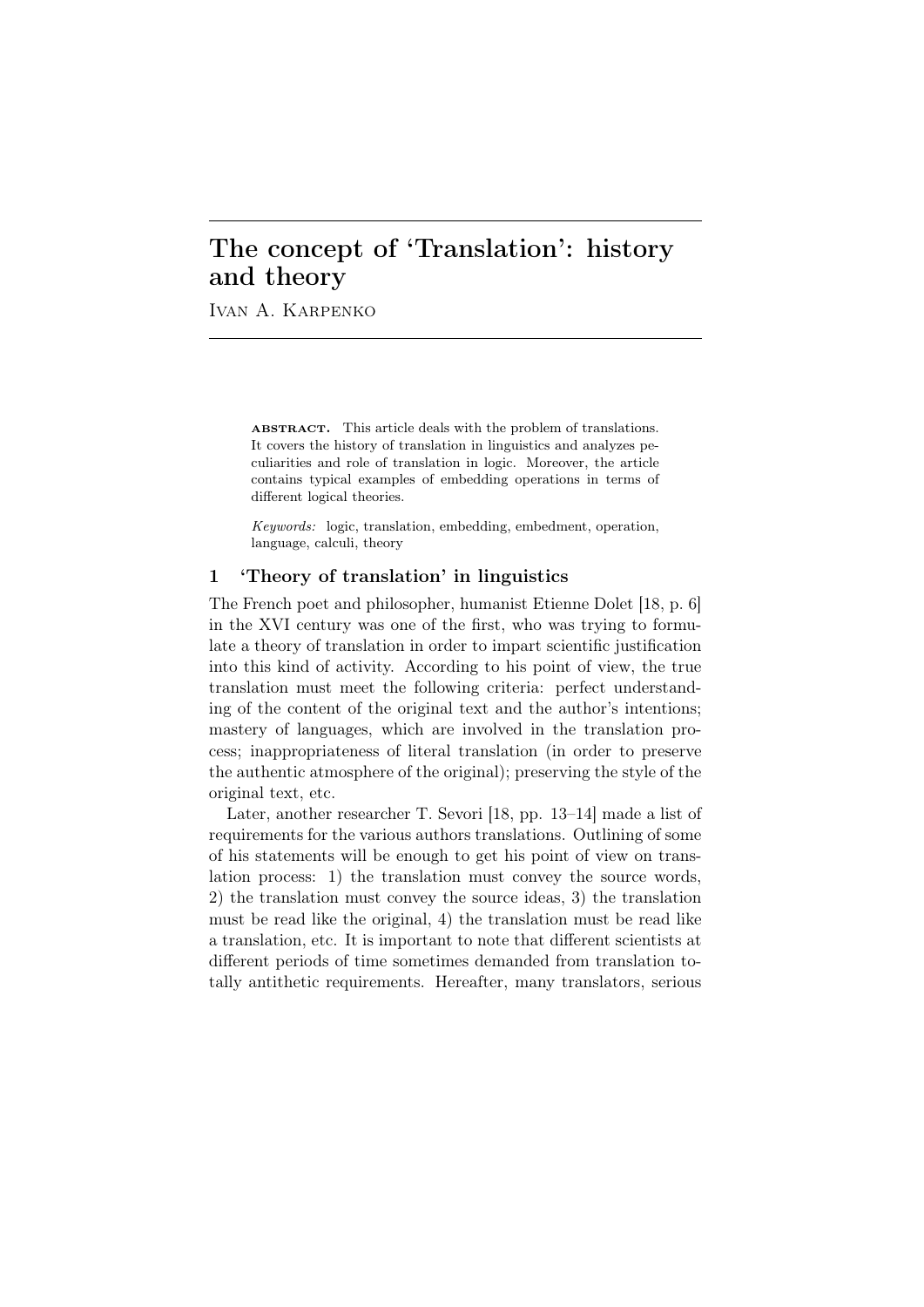writers, and, finally, linguists made their own lists of requirements for 'translation' and then provide them with the corresponding theoretical justification. Here we are not going to discuss such research, carried out within this framework. Our main goal is to discuss the 'linguistic theory of translation', as so far scientific, well substantiated discipline.

The foundations of scientific translation theory were developed in the mid-twentieth century. That was the time of close attention of linguisticians and linguists to this problem. Some philosophers cast doubts on the possibility of translation in general  $-$  V. Humboldt, in particular [11]. According to him, every translation is an attempt to solve unsolvable task because of the dependence on the personal characteristics of the individual translator and his attitude to the text. Similar views served as the forerunners of the 'theory of untranslatability'.

The doubts on the possibility of the translation studies by the methods of linguistics were dispelled when this phenomenon became known as a special kind of verbal activity. This kind of activity was admitted to be the one, in which the units of the target language are selected depending on the specific language units of the source text, but not as a result of individual translation creativity. Here, apparently, there was a final demarcation of this area on the direct field of translation activities and the theory of translation.

J. Vinai and J. Darbelnet's attempt to subject different languages to the comparative analysis contributed a lot to the development of the linguistic theory of translation [29]. The analysis helps to detect units from different languages, which can be used in translation interchangeably. These words should a priori carry the same meanings in their two language systems or should come up as equivalents at the end of the translation.

Another linguist R. Jakobson [12] introduced an idea that the theory of translation plays an important role in other sciences, particularly in different branches of linguistics. He offered to define different types of translation: intralingual, interlingual and intersemiotic, in which one system of signs transforms into another. He supposed every transformation which carries the original meaning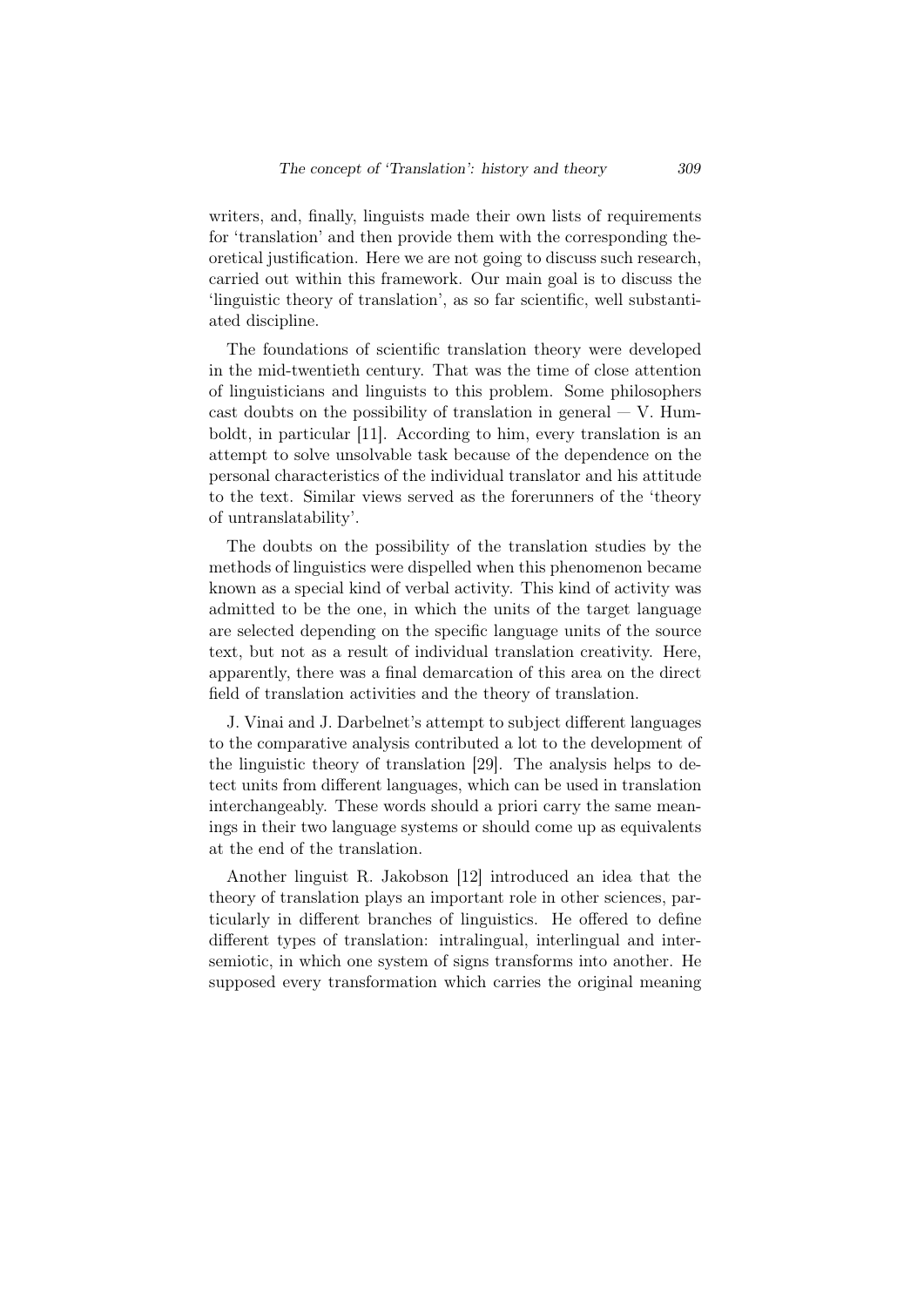to be an adequate translation. This idea of R. Jakobson is closely correlated with the role of translation in logic.

G. Mounin in [21] paid special attention to the semantic structures of languages and claimed to square up to their differences. They occur because semantic discrepancies impose certain translation restrictions, for instance, make it impossible to render the original meaning fully.

It is also important to mention the merits of Russian scientists I.I. Revsin and V.U. Rosentsveig to the linguistic translation theory. In [26] they pointed out that the theory of translation should be not a prescriptive (i.e. the one that a priori formulates translation de $m$  mands), but a descriptive  $-$  the one to describe the objective reality. It is the description that produces standards and regulatory guidelines of translation. They also highlighted the use of the deductive approach, which extends the use of general linguistic concepts in translation process.

I.I. Revsin and V.U. Rosentsveig defined two methods to transform source text to translated one: a) the direct substitution of the units of the source language into the units of another, b) interpretation. Last was meant to comprehend the reality at first, described by the original language, and then to descript it by the means of the target language.

J. Catford in [3] presumed that the central problem of the translation theory is to render the meaning of original and translated statements adequately close. In such a way he raised the question of texts equivalence in translation. He supposed that the original language meaning is replaced with the meaning of the target one, therefore the equivalence depends on the accuracy of such replacement.

V.N. Komissarov created an integrated theoretical conception in [17]. There he summarized different aspects of the linguistic analysis of translation, classified the research datum, including some mentioned above. Special attention was eftsoons paid to the problem of equivalence.

The issues stated above are just several fragments of the huge linguistic mosaics of translation theory problematic field. On the assumption of asserted, it is possible to point out two major infer-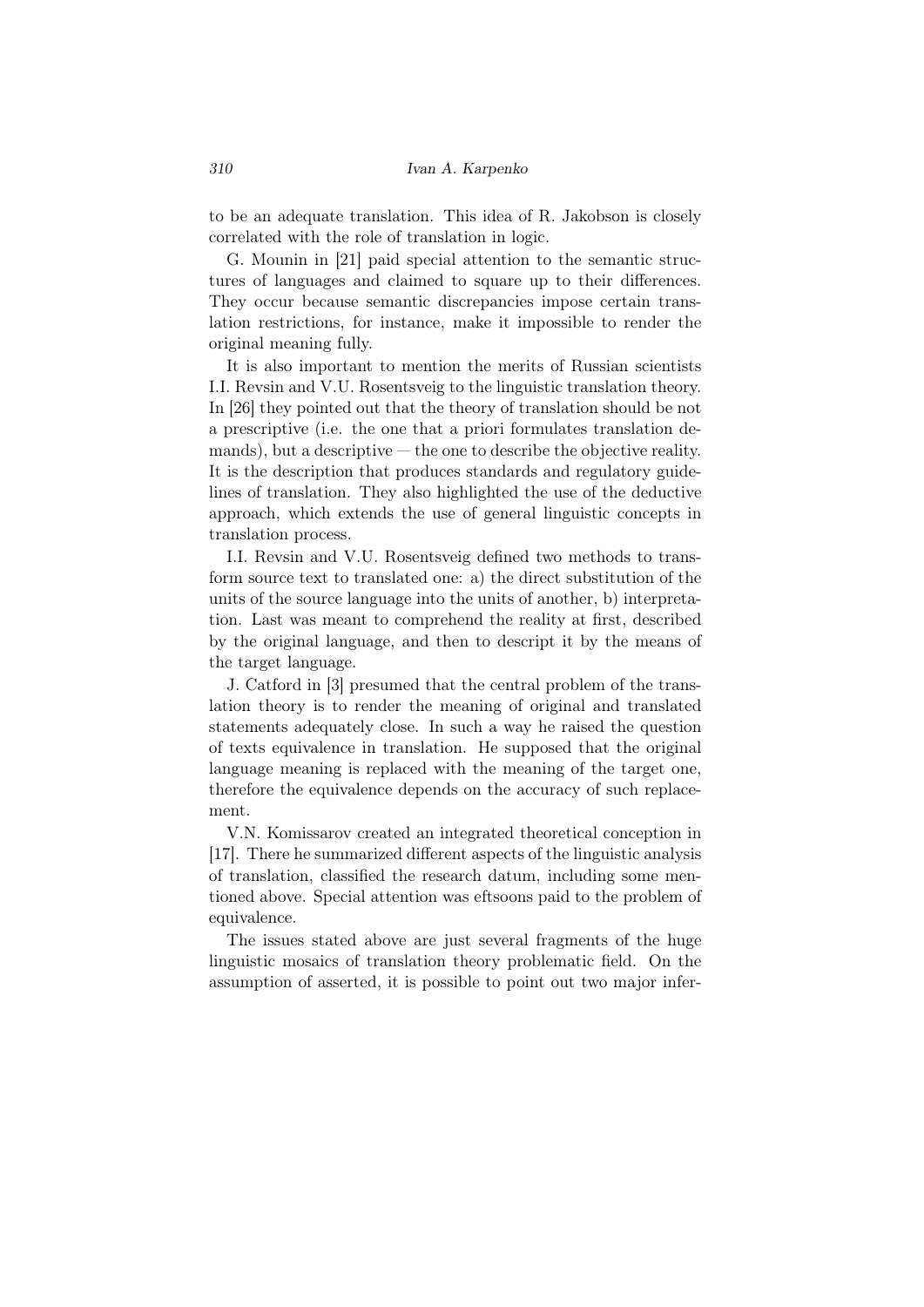ences. These inferences will be the requirements basis for defining the term 'translation" and for comparing other definitions with the worked out one later. First of all, any translation should keep the meaning of both the original and target texts. In other words, the problem of invariance should be taking into account while crossing the boundaries of two languages. Secondly, the target text should be theoretically equivalent to the original one. The logical sequence and inter-originating of these two principles can be clearly observed.

## 2 'Translation' in logic

The area of interest for this research includes particular use of translation method — more specifically, transfers between logical calculi. Hereunder, the concept of translation would require clarification. This concept stays in contrast to the linguistic requirements for translation, which state saving of semantic units as one of the key conditions. It is necessary to preserve the verity for compliance of translation in logic. That means, logical truths of one language should be translated into logical truths of another.

The consequence of the R. Yakobson's requirement about saving of semantic units is that 1) the true statement translation result is a true statement. As it was already mentioned, the logical verity is important in logic. Considering that, the adaptation in logic angle of the requirement 1) formulated above is the claim that 1)*′* the true logic statement translation result is a true logic statement. Taking into consideration this requirement, the definition of translation will be:

DEFINITION 1 (DF1). The translation of calculus  $C_1$  into the calculus  $C_2$  meant to be such a mapping of  $\varphi$  set of all  $L_1$ -formulas of calculus  $C_1$  into the set of all  $L_2$ -formulas of calculus  $C_2$ , that for every *L*1-formula *A* the following condition holds:

if 
$$
\vdash_{C_1} A
$$
, then  $\vdash_{C_2} \varphi(A)$ .

However, any calculus will be transferred to any other calculus with this understanding of translation. That leads to questioning the retention of the source statement meaning — plus the fact, that logically true statements are not always equivalent in logical calculi.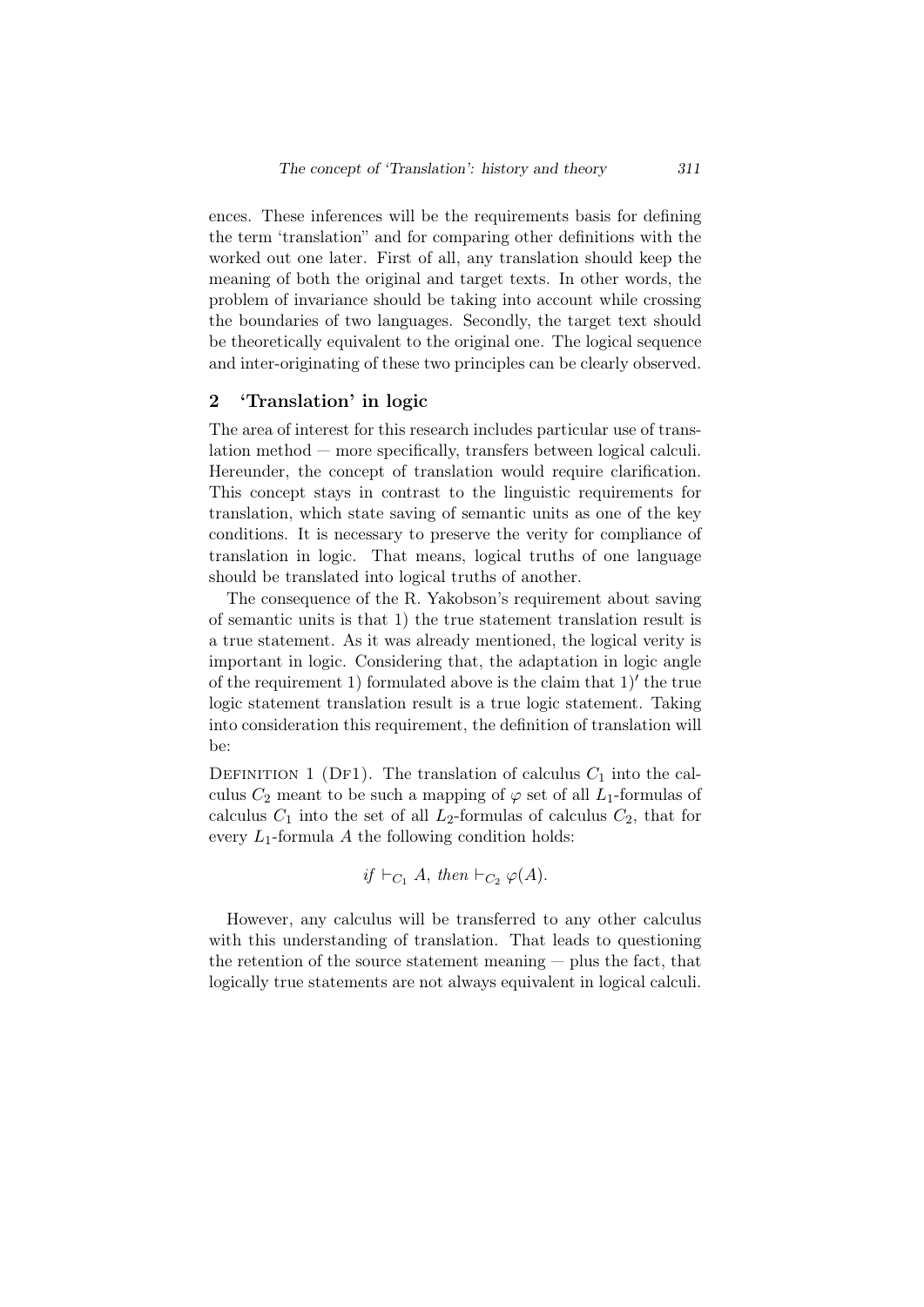Besides, it remains unknown, how the translation result corresponds to the original. According to J. Catford, it is essential to estimate semantic affinity between the statements in the original and in the translation in order to verify their equivalence. In addition, this definition does not take into consideration the content of the statements. Therefore, it does not lead to source reconstitution by the translation, that is, in principle, impossible as it was indicated by G. Mounin.

Then let's introduce another requirement:

DEFINITION 2 (DF2). The translation of calculus  $C_1$  into the calculus  $C_2$  meant to be such a mapping of  $\varphi$  set of all  $L_1$ -formulas of calculus  $C_1$  into the set of all  $L_2$ -formulas of calculus  $C_2$ , that for every  $L_1$ -formula A the following condition holds:

$$
\vdash_{C_1} A, \text{ if and only if } \vdash_{C_2} \varphi(A).
$$

In contrast to the first definition, there is an opportunity to check the logical validity of the first calculus statement, considering the assumption of the logical validity of its image in the second calculus statement. Now it is possible to correlate the translation with the original. But most of the former lacks last even in this definition.

To avoid them, let's add to Df2 the following condition for avoiding those lacks  $-\varphi$  is a recursive function. Then the new definition will be Df3.

But there are a number of drawbacks even in such way. According to R. Epstein [6, p. 291], for example, this definition does not guarantee the safety of the produced formulas structures. That means the impossibility of full source content reproduction on free analogy with Mounin's remark. Then it is necessary to take into account the structure of the formulas, that, in fact, is the requirement of inductive definition? (let's name this definition Df4).

Is it enough to give a good definition of the translation? Apparently, not. The question remains, whether the equivalence of the original and the translation result observes?

It is necessary to work out more strict criteria for what is called 'translation'. Below such definitions proposed directly by logics will be considered.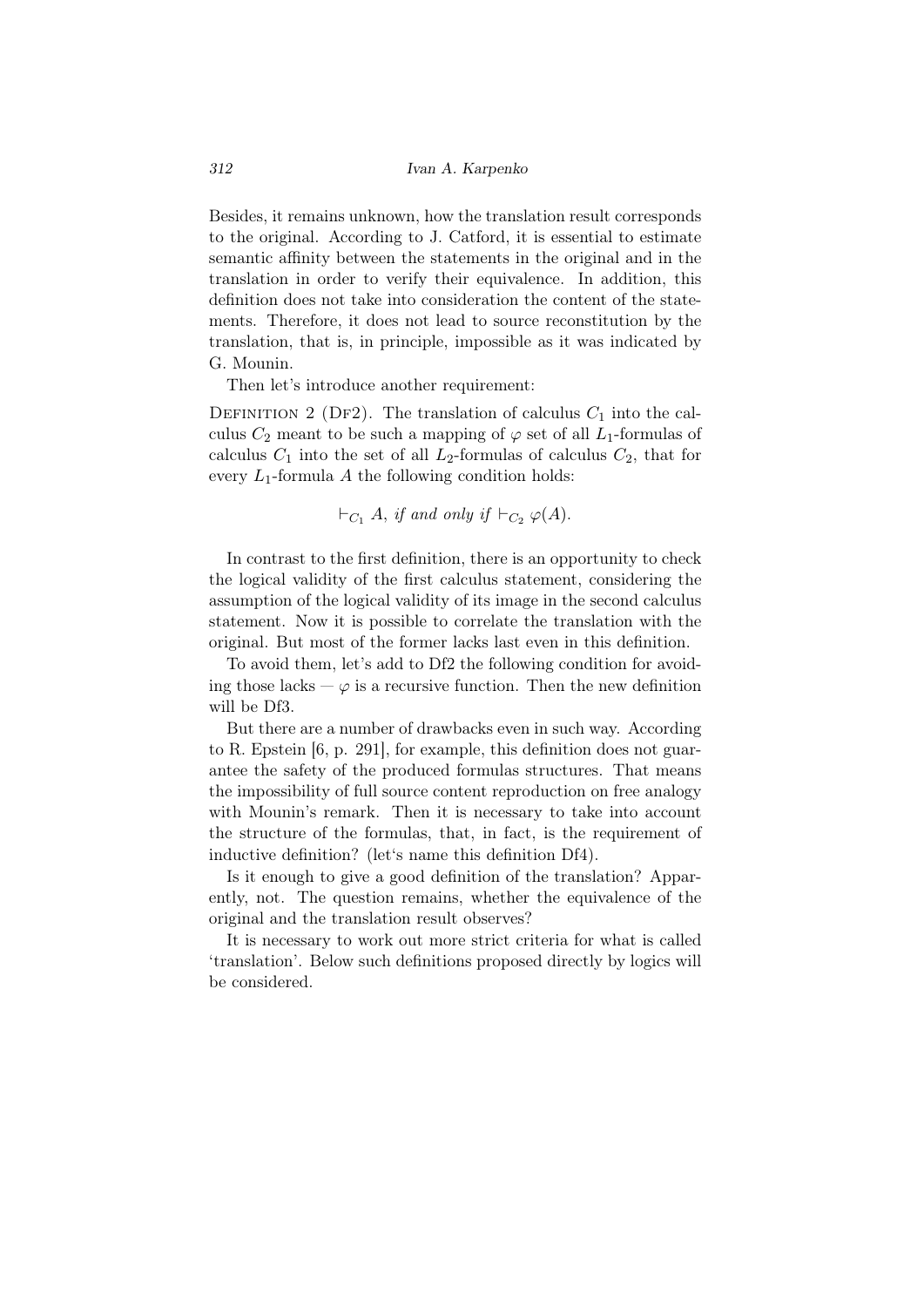## 3 Definitions of embedding operations

Let's analyze and compare the most important, in our opinion, definitions, suggested by V.A. Smirnov, R. Wojcicki and R. Epstein.

In [28] V.A. Smirnov defined the translations between theories. However, his definition will also be relevant for the calculi with the appropriate modification.

Suppose, that  $T_1$  and  $T_2$  are theories, formulated accordingly in languages *L*<sup>1</sup> and *L*<sup>2</sup> with the corresponding logics. Suppose, that  $\varphi$  is a recursive function that matches formulas in language  $L_1$  with formulas in language  $L_2$  for any  $L_1$ -formula  $A$ . The function meant to be called translation of theory  $T_1$  to  $T_2$ , if the following condition holds: if  $A \in T_1$ , then  $\varphi(A) \in T_2$ . If the following additional condition holds: if  $\varphi(A) \in T_2$ , then  $A \in T_1$ , then the recursive function  $\varphi$  would be called an embedding operation of the theory  $T_1$  to the theory  $T_2$ . Theory  $T_1$  could be embedded to the theory  $T_2$ , if and only if there is a recursive function, which embeds  $T_1$  to *T*2. Of course, if there is a translation — there is not necessarily the case of embedment. Later we will talk more about the 'embedment' since we are deeply interested in cases that satisfy both Smirnov's conditions at once.

V. A. Smirnov's definition actually coincides with the above Df3.

R. Wòjcicki offered a different definition [30].

Mapping  $\varphi$  from sentential language  $L_1$  to sentential language *L*2, which have the same set of propositional variables, is called the embedment if and only if the following two conditions hold:

- 1. There is a formula  $\phi(p_0)$  from one propositional variable  $p_0$  in *L*<sub>2</sub>, such that for every propositional variable  $p, \varphi(p) = \varphi(p_0)$ .
- 2. For each logical connective  $r_i$  in  $L_1$  there is a formula  $\phi_i$  in  $L_2$ , such that for all  $\alpha_1, \ldots, \alpha_k$  in  $L_1$ , *k* is the arity  $r_i$ ,

$$
\varphi(r_i(\alpha_1,\ldots,\alpha_k))=\phi_i(p_1/\varphi(\alpha_1),\ldots,p_k/\varphi(\alpha_k)).
$$

Then, the definition of embedment is stated for propositional calculi and theories.

Suppose that  $C_1 = (L_1, C_1), C_2 = (L_2, C_2)$  are some propositional calculi, and  $T_1 = (L_1, T_1), T_2 = (L_2, X_2)$  are some theories,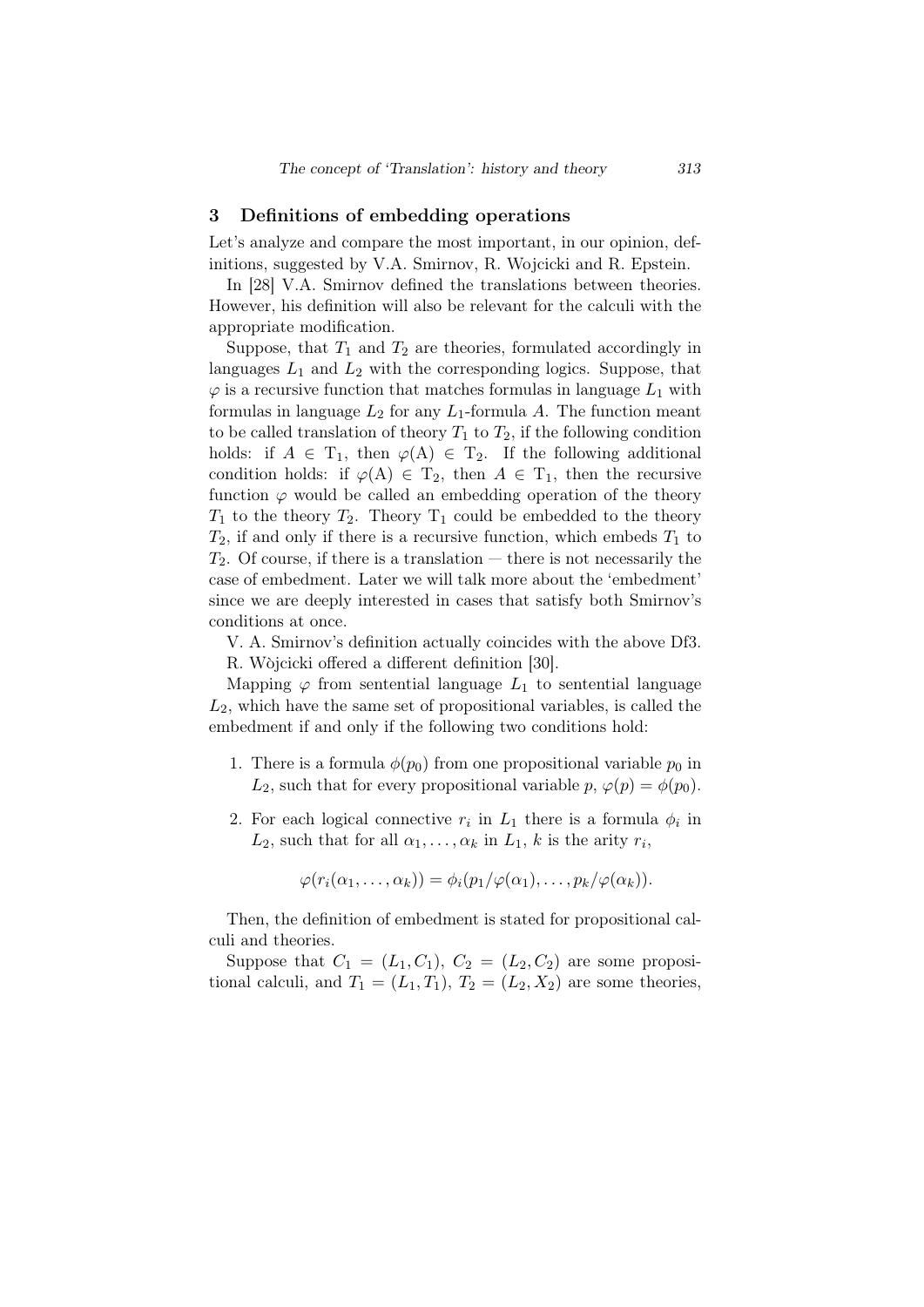then  $\varphi$  is the embedding operation from  $L_1$  to  $L_2$ , if for every  $T \subseteq L_1$ and for every  $\alpha \in L_1$  the following holds:

$$
\alpha \in C_1(T)
$$
 if and only if  $\varphi(\alpha) \in C_2(\varphi(T))(\varphi(T_1) = T_2)$ .

Epstein offered a similar definition (ref. [9, pp. 290–291]), but with some differences, which will be defined in detail below.

At first, he formulated the definition of a mapping from one logic to another. This helps to preserve the relation of deductivity.

Mapping of the propositional logic *L* to the propositional logic *M*, which preserves the relation of deductivity, is a mapping  $\varphi$  from language  $L_L$  to language  $L_M$  ( $L_L$  *u*  $L_M$  are the languages of logics *L* and *M*, respectively), such that for every formula *A* the following condition holds:

$$
\vdash_L A \text{ if and only if } \vdash_M \varphi(A).
$$

Mapping is a translation, if for any G and А the following condition holds:

## $G ⊢ L A$  *if and only if*  $\varphi(G) ⊢ M \varphi(A)$ *, where G is the set of formulas, and*  $\varphi(G) = {\varphi(A) : A \in G}$ .

According to Epstein, such definition of embedment does not cause the preservation of target language structure. This appears to be valid, especially while discussing such examples, as Glivenko's translation of classical propositional logic into the intuitionistic logic [9], which matches the above specified definition.

Epstein then introduced the concept of grammatical mapping:

Mapping  $\varphi$  of propositional language  $L_{1}$ <sub>2</sub> to any propositional language  $L_2$  is called grammatical, if there are schemes  $\lambda$ ,  $\varphi$ ,  $\psi$  in language *L*2, such that

$$
p^* = \lambda(p),
$$
  
\n
$$
(\neg A)^* = \varphi(A^*),
$$
  
\n
$$
(A \supset B)^* = \psi(A^*, B^*),
$$

whereas it is implied, that in these languages, the set of propositional variables is the same.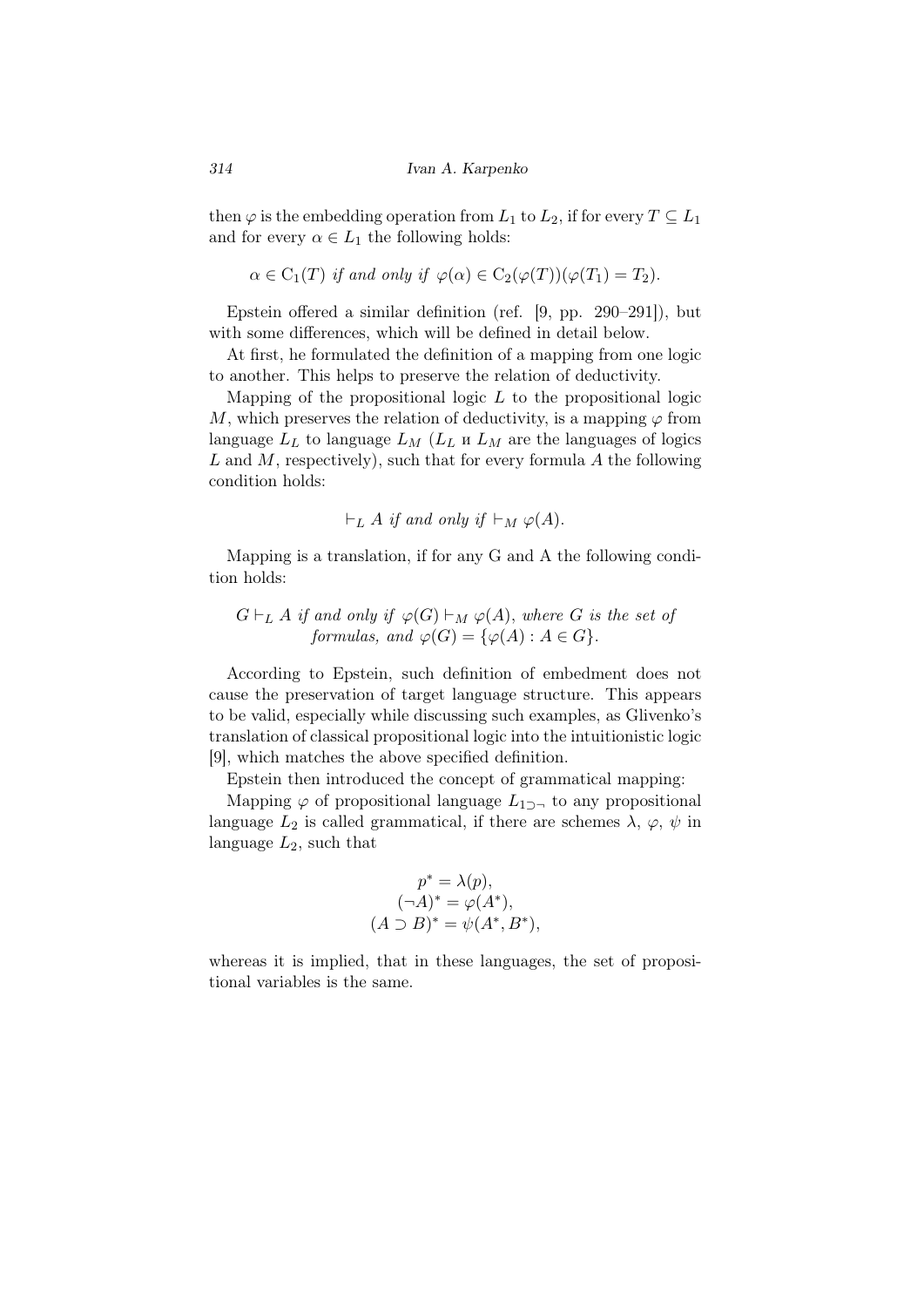Grammatical mapping is called homophonic if each connective maps into itself. Grammatical embedment is a grammatical mapping, which comes out as an embedment.

R. Wòjcicki and R. Epstein's definitions meet the one, which was marked above as Df4.

#### 4 Comparison of definitions

As is clear from aforementioned definitions, all of them have specific differences. V.A. Smirnov provides the broadest definition. Glivenko's contribution resulted in translation of the classical propositional logic into the intuitionistic one. His translation meets the definition of V. A. Smirnov, but falls outside the scope of R. Wojcicki and R. Epstein's meaning of embedment.

Let us denote the differences in the definitions of Wojcicki and Epstein. There is a need to reformulate them in a similar style and then compare.

Suppose the languages  $L'$  and  $L''$  are given with one and the same set of propositional variables, *⊃* and *¬* are the logical connectives of L' language,  $\varphi$  is the embedding operation from L' language to  $L''$ , and  $A$ ,  $B$ ,  $C$  are some formulas of  $L''$  language.

Then the definition of Wojcicki can be represented in the following form:

- $\varphi(p) = [p_0/p] \mathbf{A}$ , where  $[p_0/p] \mathbf{A}$  is the result of substitution *p* instead of  $p_0$  into the formula *A*, which does not contain occurrences of propositional variables, other than  $p_0$ ,
- $\varphi(A \supset B) = [p_1/\varphi(A), p_2/\varphi(B)]B$ , where  $[p_1/\varphi(A), p_2/\varphi(B)]$  $p_2/\varphi(B)$ *B* is the result of substitution  $\varphi(A)$  instead of  $p_1$ and  $\varphi(B)$  instead of  $p_2$  into the formula *B*,
- $\varphi(\neg A) = [p_1/\varphi(A)]C$ , where  $[p_1/\varphi(A)]C$  is the result of substitution  $\varphi(A)$  instead of  $p_1$  into the formula *C*, which does not contain occurrences of propositional variables, other than  $p_1$ .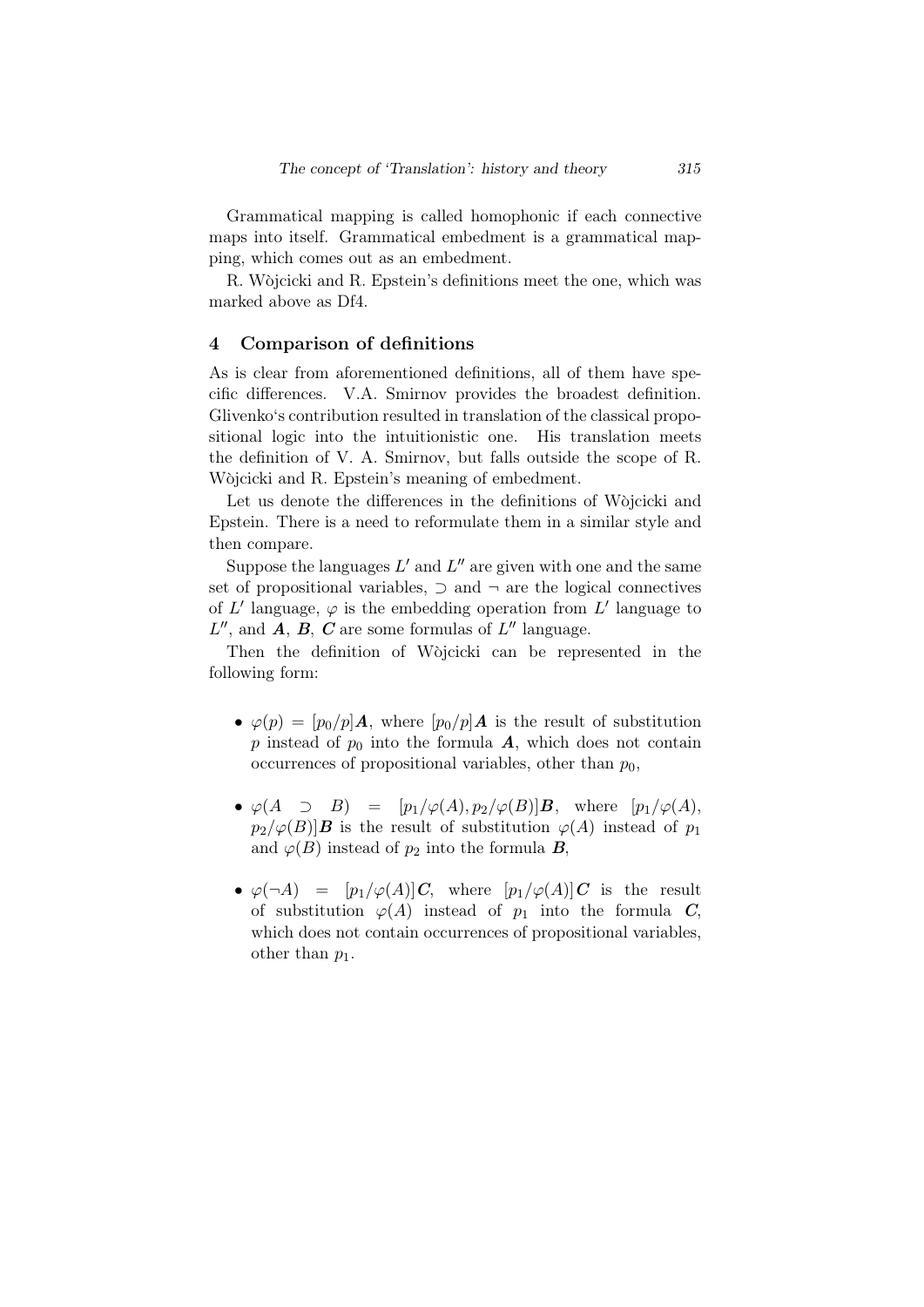Epstein claims the following:

- $\varphi(p) = [p_0/p] \mathbf{A}$ , where  $[p_0/p] \mathbf{A}$  is the result of the substitution *p* instead of  $p_0$  into the formula  $\boldsymbol{A}$ ,
- $\varphi(A \supset B) = [p_1/\varphi(A), p_2/\varphi(B)]B$ , where  $[p_1/\varphi(A), p_2/\varphi(B)]$  $p_2/\varphi(B)$ *B* is the result of substitution  $\varphi(A)$  instead of  $p_1$ into the formula *B*,
- $\varphi(\neg A) = [p_1/\varphi(A)]C$ , where  $[p_1/\varphi(A)]C$  is the result of substitution  $\varphi(A)$  instead of  $p_1$  into the formula *C*, which does not contain occurrences of propositional variables, other than *p*1.

So the only varying cases are those, which hold the scope of the embedding operation within propositional variables. Otherwise, R. Wòjcicki and P. Epstein's definitions stay matching.

But wherein does the complexity of embedment universal definition as a means for comparison and study of logical systems lie? As referred to M.N. Rybakov and A.V. Chagrov in [4], it makes sense to impose additional conditions (other than those, that were put forward in the above definition), depending on the purpose of a particular embedment, since it is often necessary to consider the contents of the formulas. Otherwise, it is impossible to represent adequately the formulas of one logic by the means of another logic. In other words, in any embedment could be a list of requirements for embedding operation.

The definition proposed by V.A. Smirnov would be the basis for this research on different embedments of logical calculi. This was motivated by simplicity and convenience of his definition. But our embedding operations are also true within R. Wojcicki and R. Epstein's theories, as it will become clear from their construction.

## 5 Reasons for embedding operations application in logic. Philosophical and technical aspects

There are several reasons for the use of embedding operations in logic. Here we can highlight technical and philosophical aspects.

As it was mentioned above, philosophically, embedment helps to map one theory by another theory terms. The ability of comparing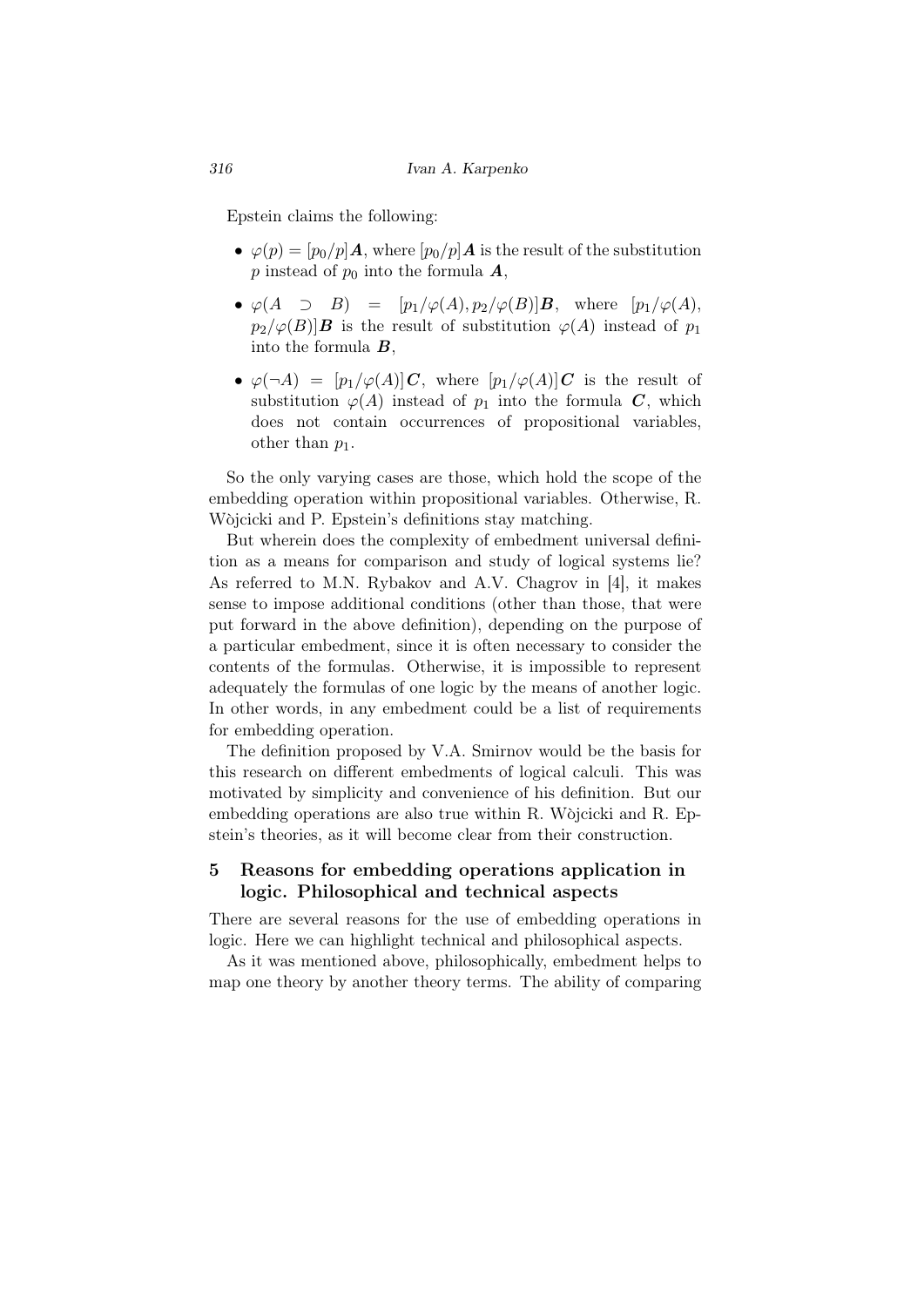theories, formulated in different languages, becomes real with such a phenomena, but stands in opposition to Firebrand's idea of 'incommensurability of theories'. According to this idea terms of one theory cannot be expressed in terms of another one, as they themselves have different meanings. The embedding operations method (if we can call it a method) removes the 'problem of understanding'. If we embed non-interpreted calculus into calculus, which has some semantic meaning, the interpretation of first embedment formulas becomes possible.

This raises the problem of negation in language: embedment of containing negation language to a different positive language or its own positive part we get an opportunity to speak about the first language facts using only affirmative sentences, i.e. without saying any 'no'.

Speaking about the technical aspect we should note the problem of decidability. Hereby, embedment of any calculus into a decidable one results into solving the problem of decidability of the first calculus. The problem of languages relative insolvability is also observed in terms of this problem. Embedment of calculi into their own fragments and other calculi fragments decreases the number of connectives, which are necessary to express formulas in different languages. This is again very important for understanding of the original calculi. V.M. Popov got one of the most eloquent and unexpected results in this area, when he embedded classical propositional logic into its implicative fragment and implicative fragment of intuitionistic propositional logic. We think that this idea demands some serious deliberation, as it is not quite clear.

Besides, as it was shown in V.M. Popov's research in [22], use of the embedding operations helps to prove fragment severability in calculi. The characteristics, mentioned here, can be added to much broader list of application areas than discussed here.

# 6 The history of the concept of 'embedment'. Specific embedding operations in classical and intuitionistic propositional logics

Besides the above mentioned Smirnov, Wojcicki and Epstein, attempts to determine and organize embedding operations were also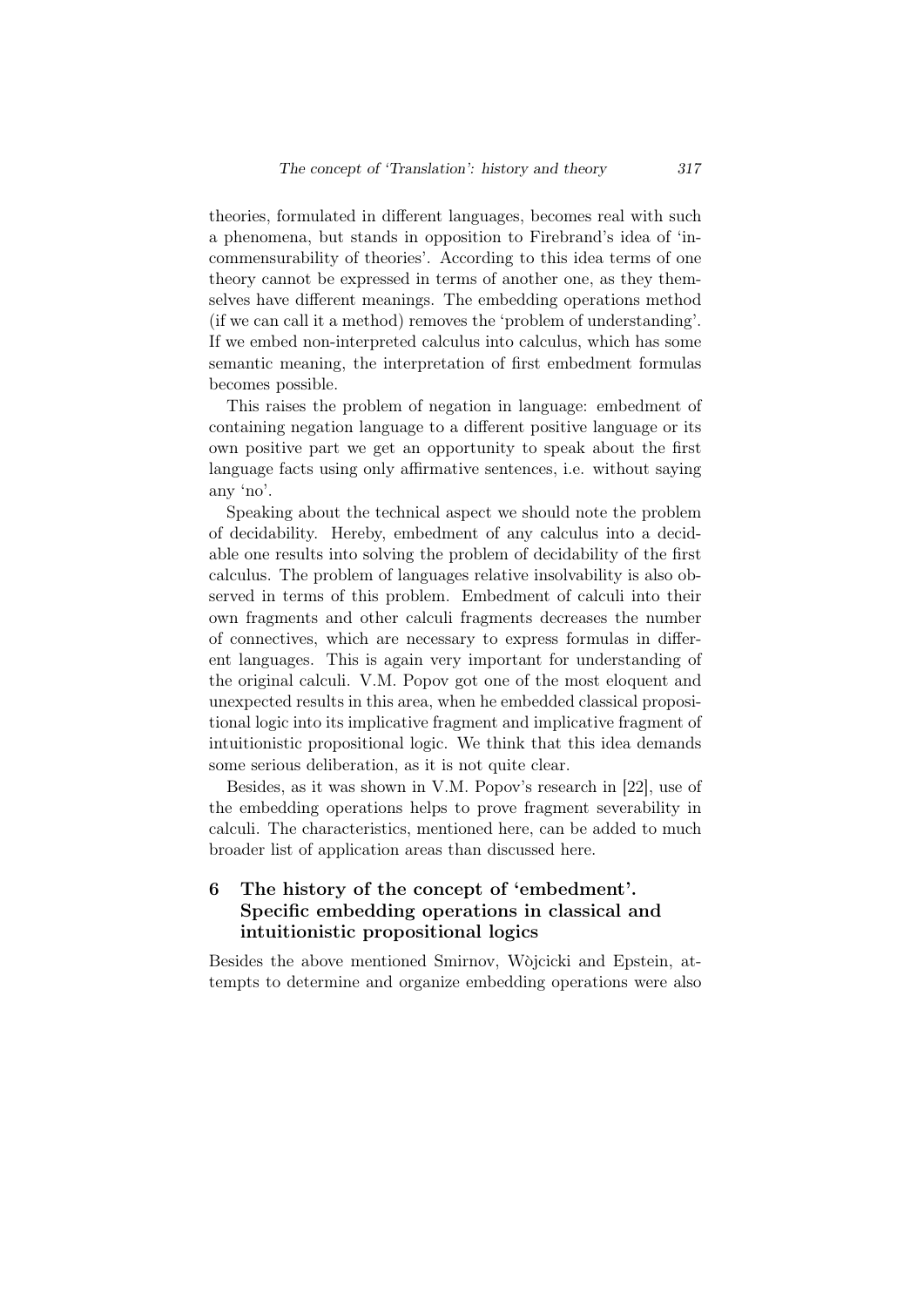taken by N.A. Shanin [27], who, according to V.A. Smirnov (ref. [28, p. 120]), had first coined the term, D. Prawitz and P. Mamnos [25], W.A. Carnielli and M.L. D'Ottaviano [2]. Based upon the last work of Carnielli and D'Ottaviano, A.S. Karpenko concluded that the application of embedding operations is a key tendency in the development of contemporary logic [13].

The term of embedding operation was first time introduced, according to V.A. Smirnov [28, p. 120], by A. N. Kolmogorov in 1925 [16] while embedding classical logic into intuitionistic. Particular attention is worth paying to the problem of relation between classical and intuitionistic logics towards the embedding operations after many leading scientists who made it a point.

For that let's specify after [15] the calculi *PC* (classical propositional calculus) and *Int* (intuitionistic propositional calculus).

Language *L∧∨⊃¬* of these calculi is the conventionally determined propositional language with a set of propositional variables *{p*1*, p*2*, p*3*, . . . }*.

Calculi *PC* and *Int* are the calculi of Hilbert type with the conventionally determined concept of proof. The set of deduction rules for each of these calculi has the only rule: А*,* А *⊃* В*/*В. Therefore, it is sufficient to define the set of its axioms in order to specify any of these calculi.

Calculus PC. The set of all axioms of calculus PC is the set of all formulas, each of which is stated in at least one of the following types:

1.  $A \supset (B \supset A)$ , 2.  $A \supset (B \supset C) \supset ((A \supset B) \supset (A \supset C))$ , 3. (*A ∧ B*) *⊃ A*, 4.  $(A \wedge B) \supset B$ , 5.  $A \supset (B \supset (A \wedge B)).$ 6.  $A \supset (A \vee B)$ , 7.  $B \supset (A \vee B)$ ,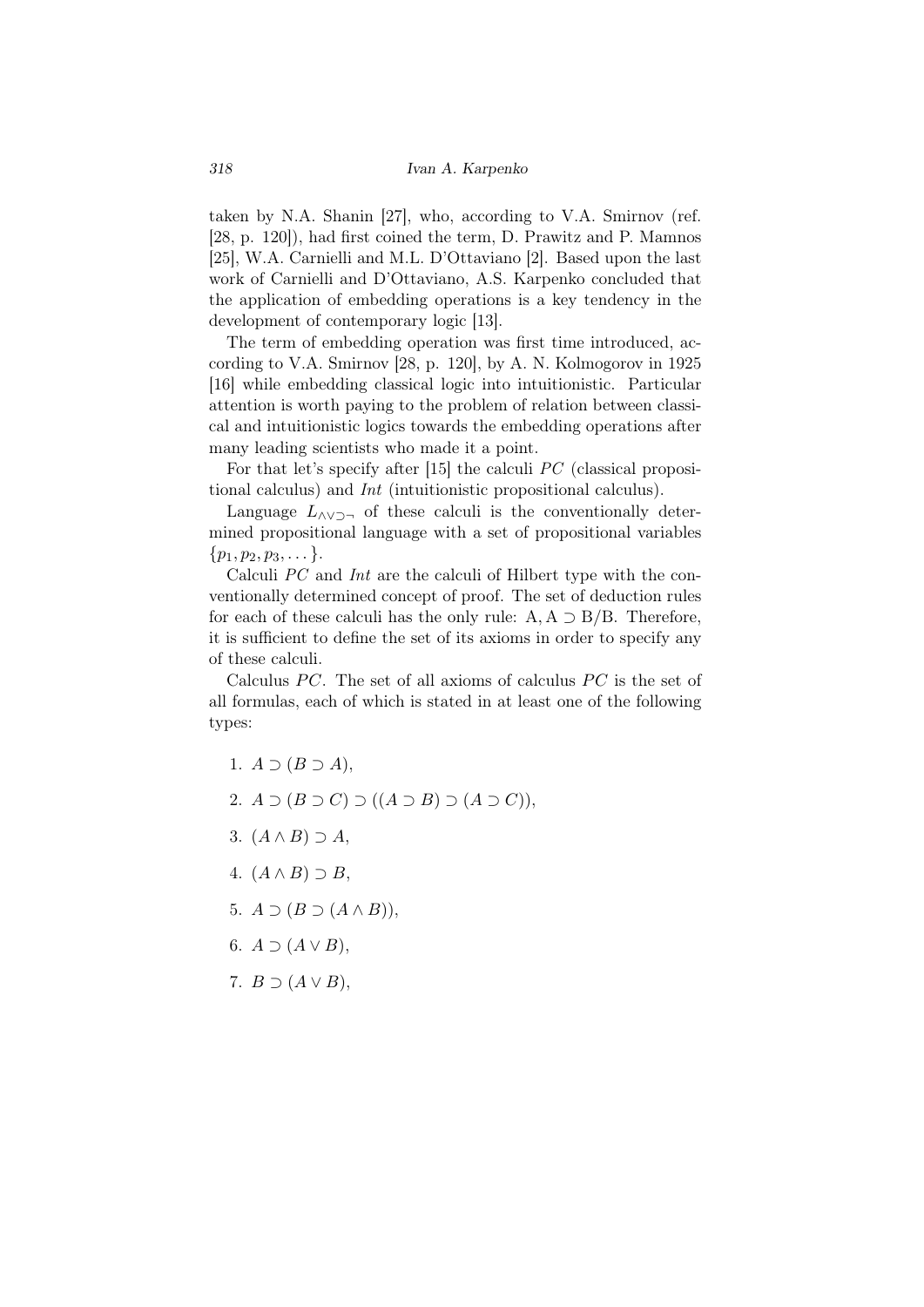- 8.  $(A ⊇ C) ⊇ ((B ⊇ C) ⊇ ((A ∨ B) ⊃ C)$
- 9.  $(A ⊃ B) ⊇ ((A ⊇ (¬B)) ⊇ (¬A)),$
- 10.  $(¬(¬A)) ∋ A$ .

Calculus *Int*. The set of all axioms of *Int* is the union of the set of all formulas, each of which is a formula of at least one of the above mentioned 1–8 types with the set of all formulas of the type:

$$
9' \ (\neg A) \supset (A \supset B).
$$

Glivenko in 1929 suggested embedding operation for classical and intuitionistic logics, which lies within the language  $L -$  the conventionally determined propositional language with a set of logical connectives  $\{\wedge, \vee, \supset, \neg\}$ . This embedding operation associates each *L*-formula *A* with *L*-formula  $\neg(\neg A)$ . Precisely, Glivenko proved the following theorem, which let's call T1 for convenience of reference. THEOREM 1 (T1).  $G \vdash_{PC} A$  *if and only if*  $\neg(\neg G) \vdash_{PC} \neg(\neg A)$ *.* 

V. Popov noted an interesting fact about Glivenko's embedding operation to fail for the predicative versions of intuitionistic and classical logics.

In 1933 Gödel showed [10] that *Int* could be considered as the extension of classical propositional logic, formulated in the language  $L_{\wedge}$  within the meaning of the following theorem (let's call it T2). THEOREM 2 (T2). For  $L_{\wedge \neg}$ -formula *A it is true that*  $\models_{PC_{\wedge \neg}} A$  *if and only if*  $⊢$ <sub>*INT*</sub> *A.* 

PROOF. The proof of this theorem right to left is obvious, because the set of all *Int* theorems is included into the set of all PC theorems. Let's prove that if  $\vdash_{PC \wedge \neg} A$ , then  $\vdash_{INT} A$ .

The proof is carried out by induction on the structure of *L∧¬* formula *A*.

Now there are three options:  $1)$  *A* is a propositional variable  $p_i$ , *2)* А is *¬*В, *3) A* is В<sup>1</sup> *∧* В2.

Let's consider 1). Here the following statement requires provement — if  $\vdash_{PC_{\wedge \neg}} p_i$ , then  $\vdash_{INT} p_i$ . But none of propositional variables can be the theorem of  $PC$  calculi. Therefore, the theorem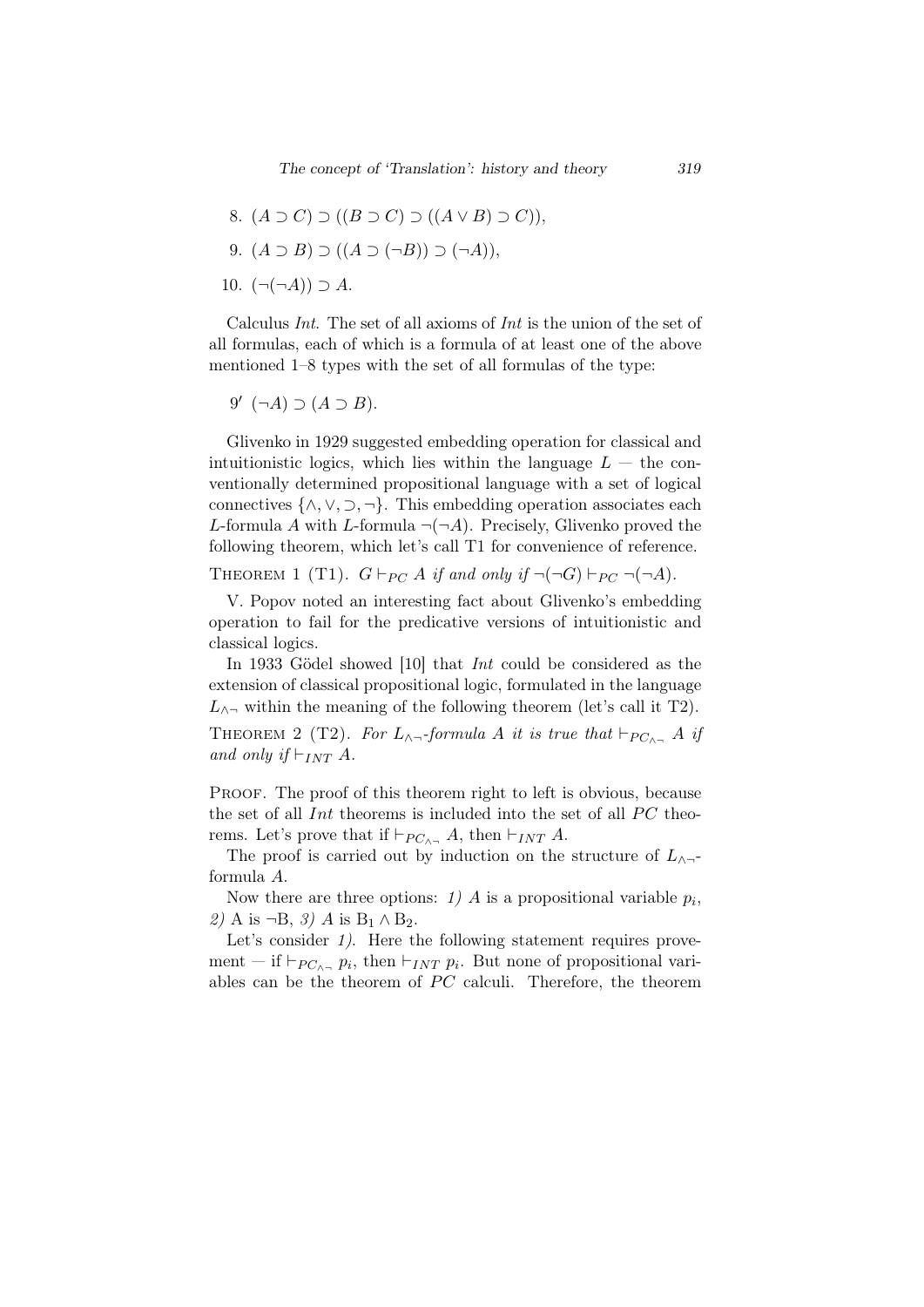would be true here, taking into consideration the characteristics of the classical implication.

Let's consider 2). Here the following statement requires provement — if  $\vdash_{PC_{\land} \neg} \neg B$ , then  $\vdash_{INT} \neg B$ . But after Glivenko's result [9] that  $\vdash_{PC} \neg A$  if and only if  $\vdash_{INT} \neg A$  the previous statement would be true.

Let's consider 3). Here the following statement requires provement — if  $\vdash_{PC_0}$ , B<sub>1</sub> ∧ B<sub>2</sub>, then  $\vdash_{INT}$  B<sub>1</sub> ∧ B<sub>2</sub>. Taking into consideration the characteristics of  $PC_{\land}$  it is true that *a)* if  $\vdash_{PC_{\land}{}^{\frown}} B_1 \land B_2$ , then  $\vdash_{PC_{\land}\neg}$  B<sub>1</sub> and  $\vdash_{PC_{\land}\neg}$  B<sub>2</sub>.

Using the inductive assumption, we have: *b)* if  $\vdash_{PC_{\wedge \neg}} B_1$ , then  $⊢$ *INT*  $B_1$  and  $⊢_{PC_0}$ ,  $B_2$ , then  $⊢_{INT}$   $B_2$ .

In *Int* the following formula is provable: *c*)  $B_1 \supset (B_2 \supset (B_1 \wedge B_2))$ . From *a)*, *b)* and *c)* by the definition of *Int* proof, we obtain that *⊢INT* В<sup>1</sup> *∧* В2.

Thus, the theorem T2 is proved.  $\Box$ 

Now let's introduce the result of Lukasiewicz [19] on embedment of *PC* into *Int*, when the binary identical relations of classical logic were used for connectives *⊃* and *∨*. This was initiated for representing the *PC* formulas, stated in the *L∧∨⊃¬* language, into the *Int* formulas. There has been constructed the following embedding operation (here and below we will use the original symbols for embedding operations):

- *• p <sup>∗</sup>* = *p*
- $(A \wedge B)^* = A^* \wedge B^*$
- $(\neg A)^* = \neg (A^*)$
- *•*  $(A \lor B)^* = \neg((\neg A^*) \land (\neg B^*))$
- *•* (*A ⊃ B*) *<sup>∗</sup>* = *¬*(*A<sup>∗</sup> ∧* (*¬B<sup>∗</sup>* )).

THEOREM 3 (T3).  $\vdash_{PC} A$  *if and only if*  $\vdash_{INT} A^*$ .

According to Epstein (ref. [6, p. 213]), neither the embedment in the sense of T2, nor the embedment in the sense of T3 preserves the relations of consequences. That happens because these theorems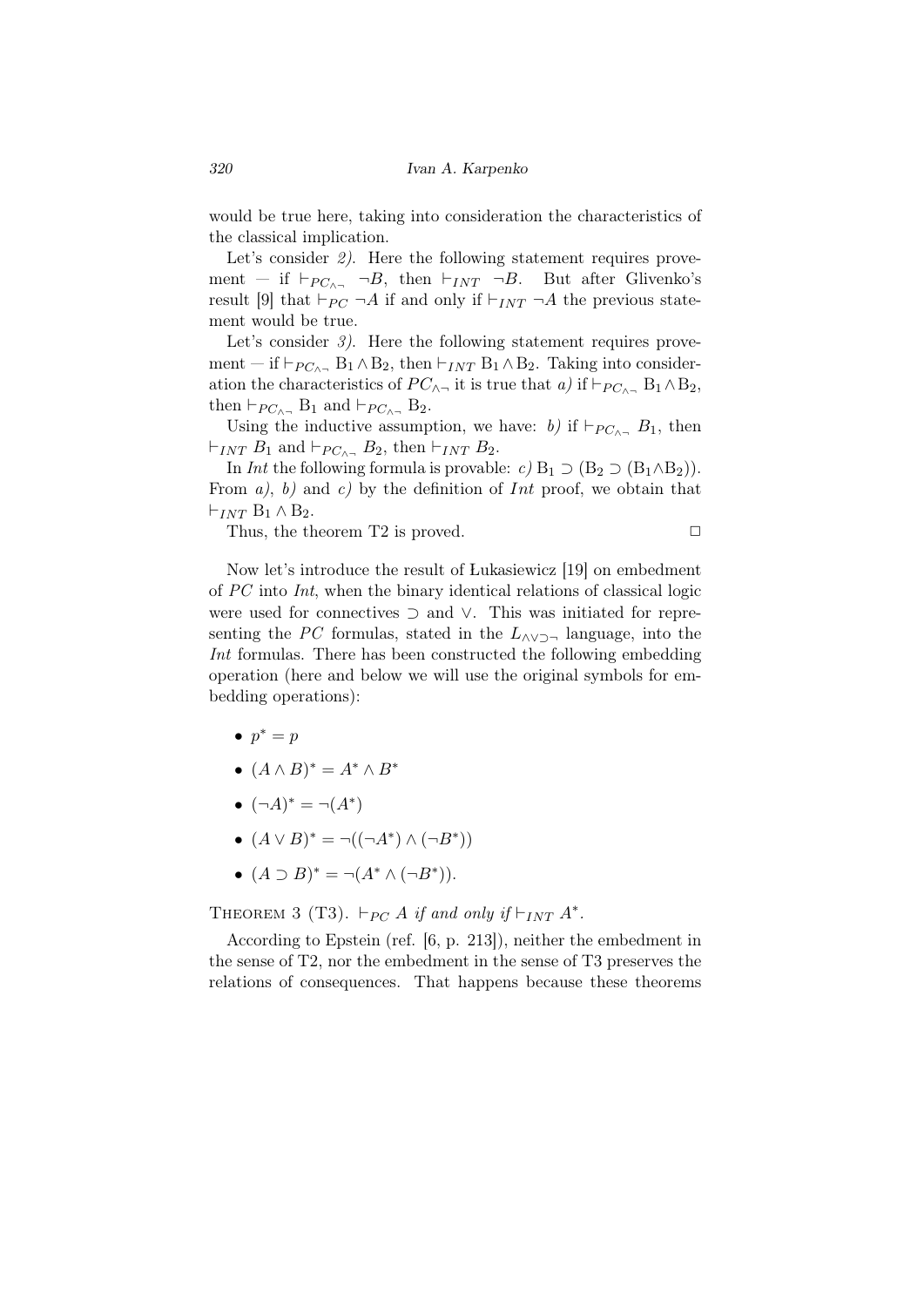are false in the wording of  $G \vdash_{PC} A$  if and only if  $G \vdash_{INT} A$ . For example, if we have  $\neg\neg p \vdash_{PC} p$ , then we also have  $\neg\neg p \vdash_{INT} p$ , and hence we obtain by the theorem of deduction the false statement *⊢INT ¬¬p ⊃ p*.

Proposed by Gentzen in 1936 [8], his embedment preserves the relation of consequences. This statement consists of the language  $L(\neg, \supset, \wedge, \vee)$  and the following embedding operation:

- *• p ◦* = *¬¬p*
- $(A \wedge B)^\circ = A^\circ \wedge B^\circ$
- $(\neg A)^\circ = \neg (A^\circ)$
- $(A \lor B)^{\circ} = \neg((\neg A^{\circ}) \land (\neg B^{\circ}))$
- $(A \supset B)^\circ = A^\circ \supset B^\circ$ ,

THEOREM 4 (T4).  $G \vdash_{PC} A$  *if and only if*  $G^{\circ} \vdash_{INT} A^{\circ}$ .

Here Gentzen managed to preserve the relation of consequences while embedment process exactly because of non-standard mapping of propositional variable (through double negation).

It also makes sense to specify here the aforementioned significant result of V.M. Popov [23] in order to close the review of the history of embedment of classical propositional logic into intuitionistic.

Classical propositional logic is axiomatized by calculus  $Cl_{\supset f}$ . Its axioms are those and only those  $L_{\supset f}$ -formulas, each of which is given as  $A \supset (B \supset A)$  or  $(A \supset B) \supset ((A \supset (B \supset C)) \supset (A \supset C))$ or ((*A ⊃ f*) *⊃ f*) *⊃ A*. The inference rule here: *A, A ⊃ B/B*.

Implicative fragment of intuitionistic propositional logic is axiomatized by calculus *Int⊃*. Its axioms are those and only those *L*<sub></sub><sub>2</sub>-formulas, each of which is given as  $A \supset (B \supset A)$  or  $(A \supset B) \supset A$  $((A ⊇ (B ⊇ C)) ⊇ (A ⊇ C))$ . The inference rule here:  $A, A ⊇ B/B$ .

The following operations are offered here: *Sd* (first introduced by V.M. Popov in [24]), and *T*. *Sd* is meant to be a mapping of the set of all  $L_{\supset f}$ -formulas into the set of all  $L_{\supset f}$ -formulas, and *T* is a mapping of the set of all  $L_2$ -formulas into the set of all  $L_2$ -formulas.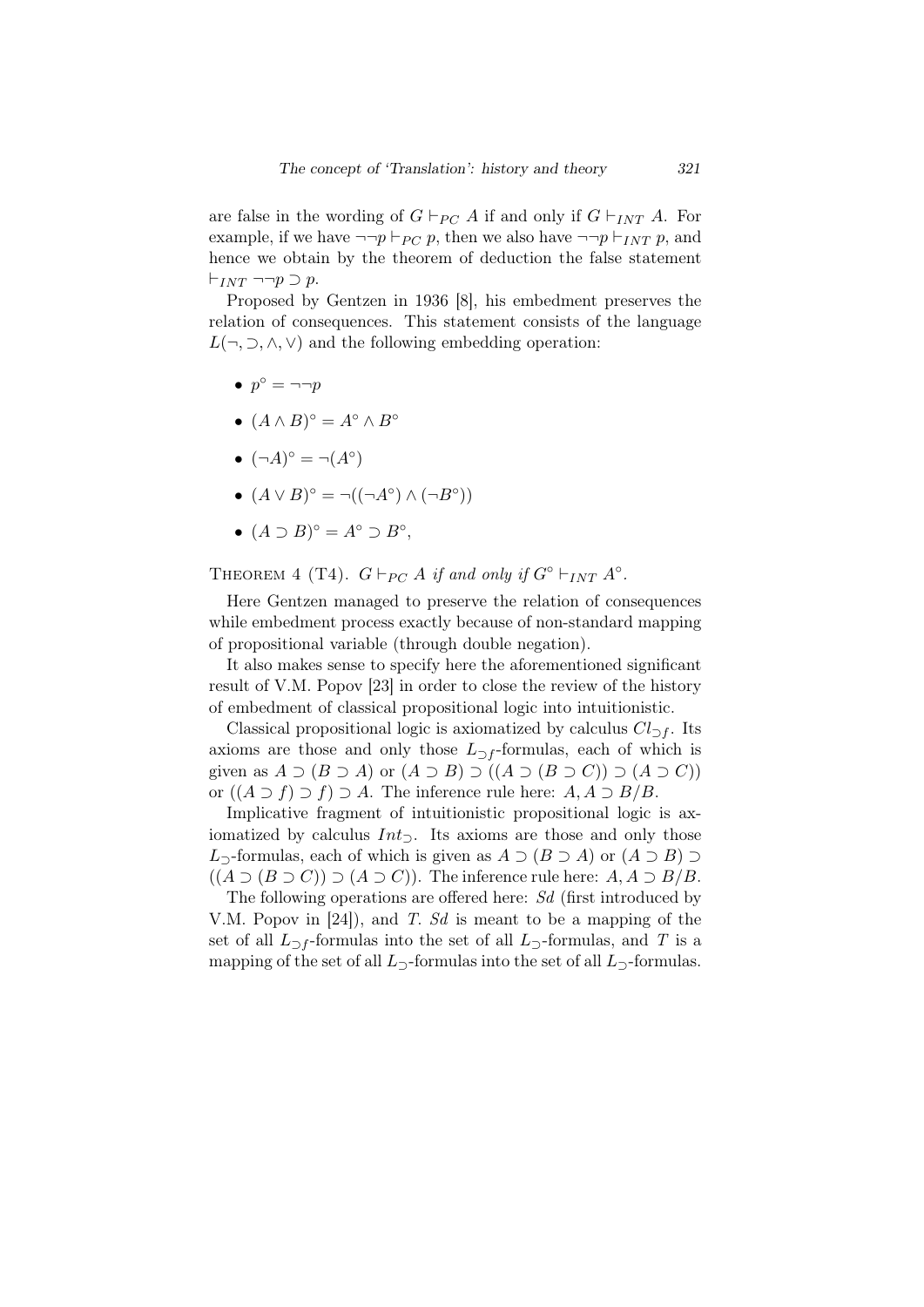*322 Ivan A. Karpenko*

- $Sd(f) = p_1$ ,
- *•*  $Sd(p_i) = p_{i+1}$  (*where i* ∈ {1*,* 2*,* 3*, . . .* }),
- $Sd(A \supset B) = Sd(A) \supset Sd(B).$
- $T(p_1) = p_1$ ,
- *•*  $T(p_i) = (p_i \supset p_1) \supset p_1$  (*where*  $i \in \{1, 2, 3, \dots\}$ ),
- $T(A \supset B) = T(A) \supset T(B)$ .

Further the theorem provement takes place (T5 in our notation). THEOREM 5 (T5).  $\vdash_{Sd \supset f} A$  *if and only if*  $\vdash_{Int \supset T}(Sd(A)).$ 

V.A. Bocharov, M. Zaharyashev, V.I. Markin, A.V. Chagrov, L.L. Esakia should be also mentioned as the contemporary Russian scientists who gave their tribute to the study of logical systems through embedding operations. V.A. Bocharov in [1] constructs embedment of Boolean algebra into syllogistics, among other works on this subject. V.I. Markin in his book [20, pp. 35–43] embedded the systems of clear positive Aristotelian syllogistics into the predicate calculus. A translation from the calculus *RM* to the positive fragment of *RM* is constructed in [14]. Work of M. Zaharyashev and A.V. Chagrov [5] is dedicated to embedment of intuitionistic logic and its extensions to different normal modal logics. L.L. Esakia in [7] considers new aspects of Gödel's embedment of intuitionistic logic into modal logic *S4*.

## References

- [1] Bocharov, V. A., Boolean algebra in the terms of syllogistics, in V. A. Smirnov (ed.), *Proceedings of the Research Logical Seminar of Institute of Philosophy of Russian Academy of Sciences*, IFRAN, Moscow, 1983, pp. 32–42 (in Russian).
- [2] CARNIELLI, W. A., and M. L. D'OTTAVIANO, Translations between logical systems: A MANIFESTO, *Logique et Analyse* 157:67–81, 1997.
- [3] Catford, J. C., *A Linguistic Theory of Translation: An Essay in Applied Linguistics*, Oxford University Press, London, 1965.
- [4] CHAGROV, A. V., and M. N. RYBAKOV, Standard translations of nonclassical formulae and relative decidability of logics, in A. S. Karpenko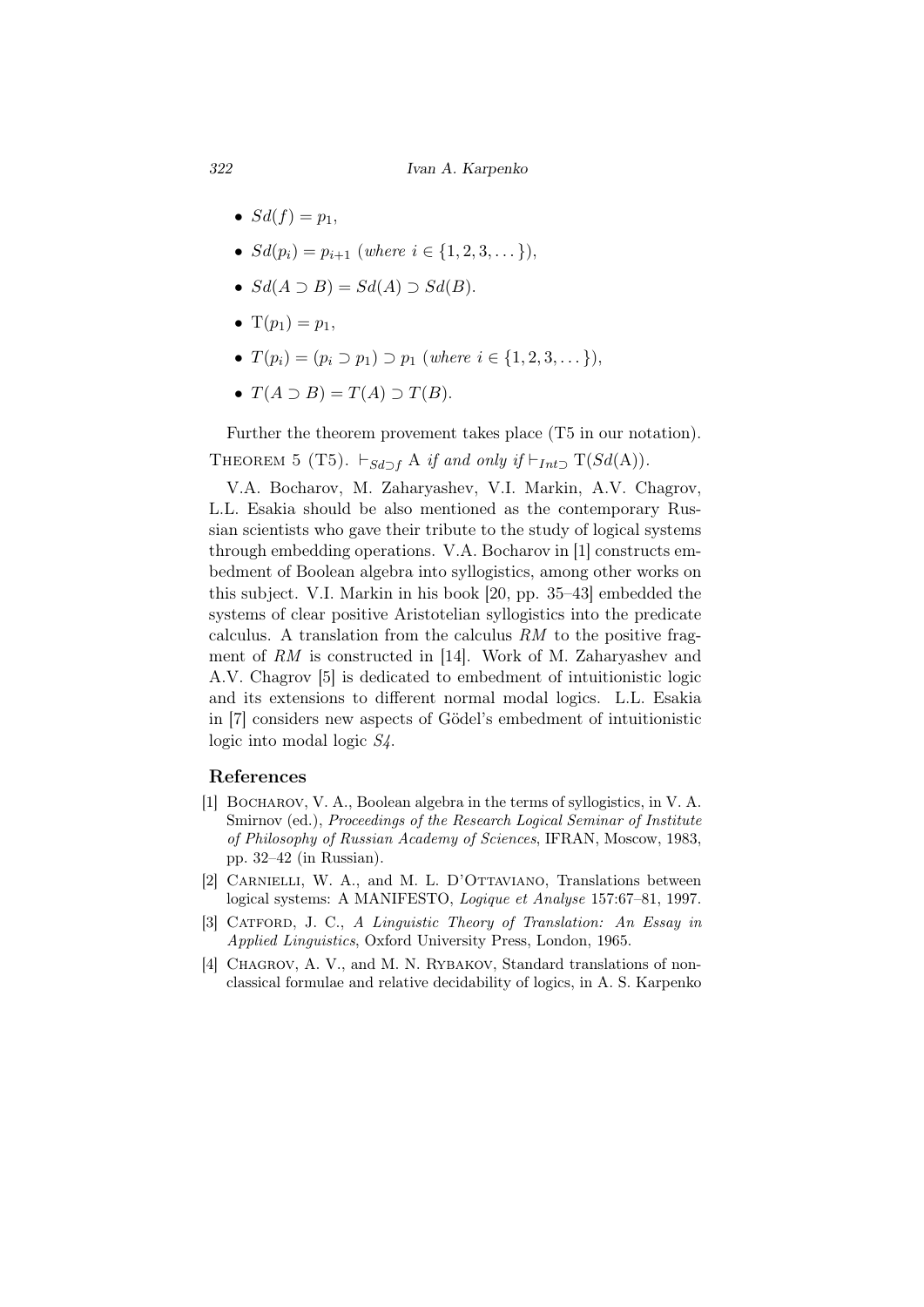(ed.), *Proceedings of the Research Logical Seminar of Institute of Philosophy of Russian Academy of Sciences*. IFRAN, Moscow, 2000, pp. 81–98 (in Russian).

- [5] CHAGROV, A., and M. ZAKHARYASHCHEV, Modal Companions of Intermediate Propositional Logics, *Studia Logica* 51(1):49–82, 1992.
- [6] Epstein, R. L., *The Semantic Foundations of Logic. Vol.1: Propositional Logic*, Kluwer, Dordrecht, 1990.
- [7] ESAKIA, L., Gödel embedding of the intuitionistic calculus to modal logic: recent and new observations, in A. S. Karpenko (ed.), *Smirnov Readings. 4th International Conference*, IFRAN, Moscow, 2003, pp. 72– 75.
- [8] Gentzen, G., Die Widerspruchsfreiheit der reinen Zahlentheorie. *Mathematische Annalen* 112:493-–565, 1936.
- [9] Glivenko, M., Sur quelques points de la logique de M. Brouwer, *Acad`emie Royale de Belgique, Bulletins de la classe des sciences* 5(15):183–188, 1929.
- [10] GÖDEL, K., On intuitionistic arithmetic and number theory, in *K. G¨odel, Collected Works*, *Vol*. 1, Oxford University Press, New York, 1986, pp. 287–295.
- [11] VON HUMBOLDT, W., Sein Leben und Wirken dargestellt in Briefen, *Tagebuchern und Dokumenten seiner Zeit*, Berlin, 1953.
- [12] JAKOBSON, R., On linguistic aspects of translations, in R. Brower (ed.), *On Translation*, OUP, New York, 1959, pp. 232–239.
- [13] Karpenko, A. S., Logic on the boundary of millennia, *Logical Investigations* 7:7–60, 2000 (in Russian).
- [14] KARPENKO, I. A., and V. M. POPOV, Embedding of calculus RM into its positive fragment, *Logical Investigations* 10:94–99, 2001 (in Russian).
- [15] Kleene, S. C., *Introduction to Metamathematics*, D. Van Nostrand Company, New York, 1952.
- [16] Kolmogorov, A. N, On the tertium non datur principle, *Matematicheskij sbornik* 32(4):646–667, 1925 (in Russian).
- [17] Komissarov, V. N., Linguistics of Translation, *Mezhdunarodnye otnosheniya*, Moscow, 1980 (in Russian).
- [18] Komissarov, V. N., *Theory of Translation (linguistic aspects)*, Vysshaya shkola, Moscow, 1990 (in Russian).
- [19] Lukasiewicz, J., On the intuitionistic theory of deduction, *Indagationes Mathematicae* 14:202–212, 1952.